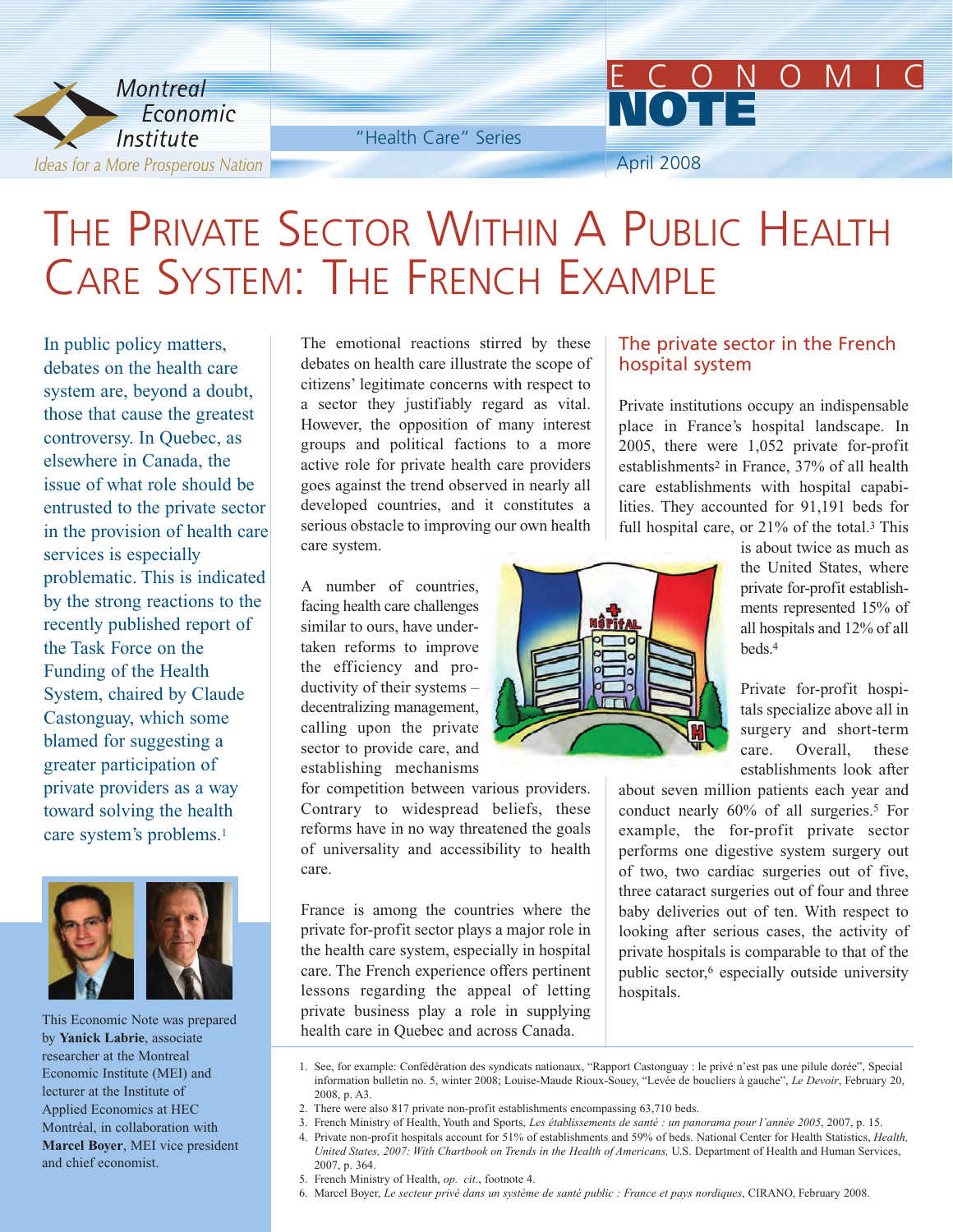#### **987 8,866 817 3,710 1,191 1,052** 0% 10%  $20%$ 30% 40% 50% 60% 70% 80% 90% 100% Establishments **Beds Public Private (non-profit) Private (for-profit)** FIGURE 1 Distribution of health care establishments and hospital beds in France, based on legal status (2005)

Source: French Ministry of Health, *Les établissements de santé : un panorama pour l'année 2005*, 2007.

In the area of follow-up care and rehabilitation, 270 for-profit private clinics provide 22,910 beds with full hospitalization (25% of the total) and handle each year nearly 580,000 visits (24% of the total). In the psychiatric sector, 153 for-profit private clinics provide 10,875 beds for psychiatric hospitalization (19% of the total). The private for-profit sector also has a substantial presence in the area of emergency services: it manages 20% of establishments with emergency rooms and handles two million emergency room visits each year.

France has stood out over the years as a world leader in the area of private hospitalization. While the size of hospitals and the quality of services varies considerably from one establishment to the next, a recent study shows that mortality rates in private forprofit hospitals in France, after adjusting for the seriousness of cases, is lower than that of other establishments.7 Moreover, the reputations of many private groups for innovation and medical expertise, as well as for the range and quality of services provided, speak for themselves. For example, Générale de Santé and Capio Group (majority owned by Italian and Swedish shareholders respectively) are major players in the provision of hospital care in France and export their expertise throughout Europe.

# A mixed, universal and accessible system

This strong presence by the private for-profit sector in French health care does not mean that access to care is reserved only for

those with the ability to pay.8 In France, all legal residents wishing to obtain medical and hospital care are covered by the public health insurance system, one of the main branches of Social Security. Health insurance, financed mainly by contributions from employers (13.1% of gross payroll) and employees  $(0.75\%$  of gross wages),<sup>9</sup> covers the entire French population, paying approximately three-quarters of health spending (and 92% of spending for hospitalization) with the rest assumed by supplemental health insurance bodies (mutual or private insurance companies and provident funds) or by patients themselves.

Since 2000, basic public health insurance has been supplemented by the complementary universal medical coverage program, covering all insured persons with incomes not above 8,644 euros per year, with no contribution required from them. Half of the program's 4.8 million beneficiaries who need hospital care choose to get it in private clinics.

The regular health insurance system handles the funding of health services mostly (85%) by reimbursing insured persons for the costs they have incurred. This reimbursement principle does not apply, however, to hospitalized patients or to beneficiaries of the complementary universal medical coverage program. There is thus no prior disbursement required from these patients: the health insurance system or supplemental insurance handles payment of the costs directly. Patients are required to pay only the amounts they are responsible for (the "patient contribution"10 and, if applicable, a daily charge as well as supplements for personal comforts such as private rooms, telephone, television, etc.). In reality, these charges are looked after by the supplemental insurance plans with which patients are affiliated. About 92% of people in France have supplemental insurance.

*Private for-profit establishments in France look after about seven million patients each year and conduct nearly 60% of all surgeries.*

<sup>7.</sup> Carine Milcent, "Hospital ownership, reimbursement system and mortality rates", *Health Economics*, Vol. 14, No. 11, 2005, pp. 1151-1168.

<sup>8.</sup> Simone Sandier, Valérie Paris and Dominique Polton, *Health care systems in transition: France*, European Observatory on Health Systems and Policies, 2004.

<sup>9.</sup> Levies have been imposed on a broader base in recent years to take account of other types of income (investments, pension benefits, lottery or casino winnings, etc.). This is referred to as the "generalized social contribution". The remainder of health insurance funding comes essentially from indirect taxes on gasoline, tobacco, alcohol, gambling and pharmaceutical advertising.

<sup>10.</sup> Patient contributions, or co-payments, covering the amount not paid by health insurance, vary according to the type of care. They are higher for ambulatory care and drugs than for hospital care. However, not all patients are required to pay, including those with long-term conditions (diabetes, AIDS, cancer, psychiatric disease, disabling illnesses, etc.), victims of work accidents, pregnant women, handicapped children, etc. In 2006, health care costs paid directly by beneficiaries accounted for 8.6% of spending (2.7% for hospital care), with higher percentages applying to ophthalmology, orthopedics, dental care and drugs.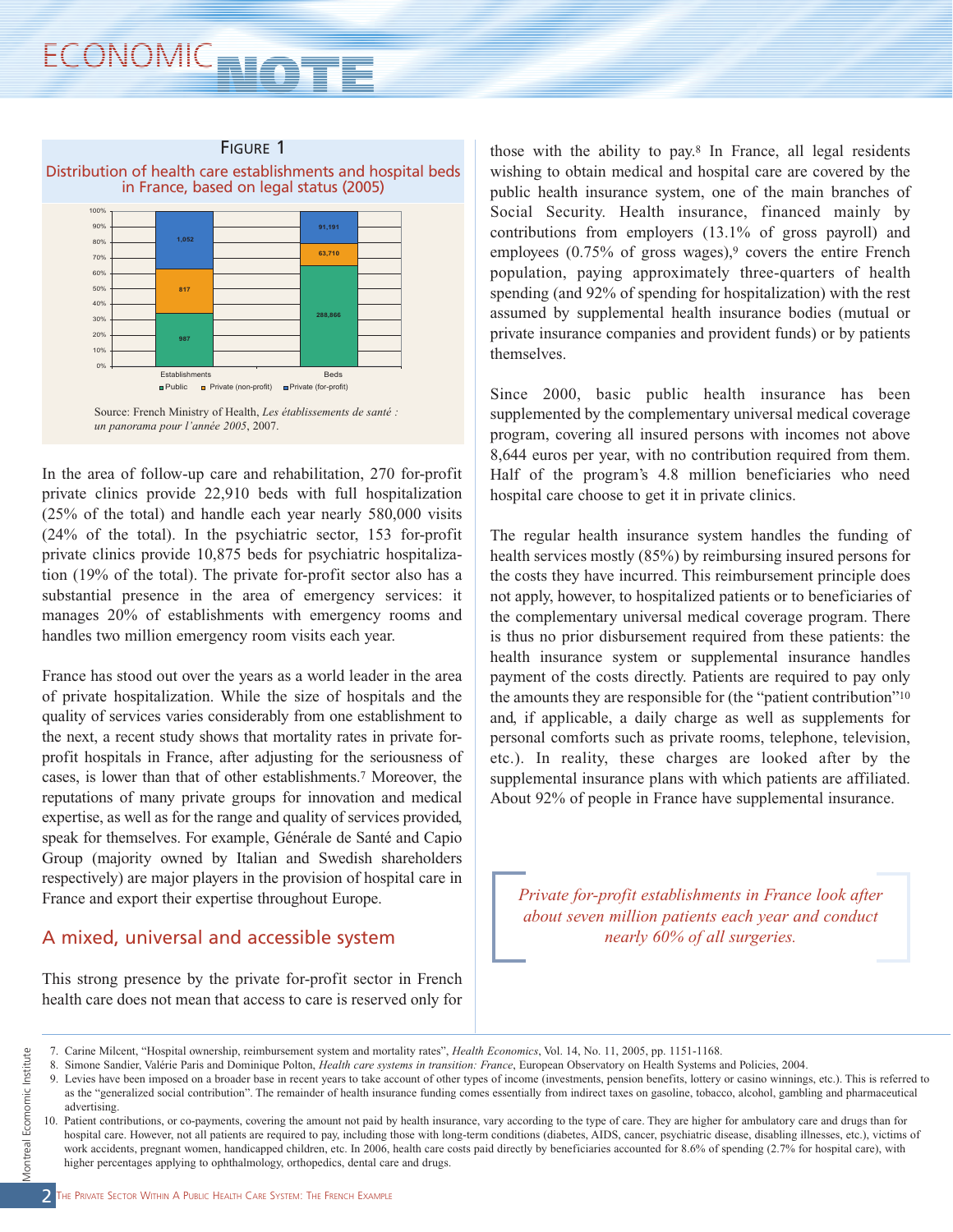| Comparison of the French, Canadian and Quebec health care systems                                                                 |               |          |                           |
|-----------------------------------------------------------------------------------------------------------------------------------|---------------|----------|---------------------------|
| <b>INDICATORS</b>                                                                                                                 | <b>France</b> | Canada   | Quebec                    |
| <b>DEMOGRAPHIC AND ECONOMIC</b>                                                                                                   |               |          |                           |
| Population 65 and over in 2007 $(\%)$                                                                                             | $16.5\%$      | 13.4%    | $14.4\%$                  |
| GDP per capita in 2006 (US\$ PPP)                                                                                                 | \$31,001      | \$36,784 | \$30,697                  |
| <b>HEALTH CARE SYSTEM</b>                                                                                                         |               |          |                           |
| Total health care spending (% of GDP, 2007)                                                                                       | $11.1\%$      | $10.6\%$ | 11.3%                     |
| Total per-capita health care spending (US\$ PPP, 2006)                                                                            | \$3,374       | \$3,326  | \$3,064                   |
| Annual growth in real per-capita health care spending, 1995 to 2005 (%)                                                           | $2.3\%$       | $3.2\%$  | $4.0\%$                   |
| Doctors (per 1,000 inhabitants, 2005)                                                                                             | 3.4           | 2.0      | 2.2                       |
| Nurses (per 1,000 inhabitants, 2006)                                                                                              | 7.7           | 9.8      | 10.6                      |
| Magnetic resonance imaging devices (per million inhabitants, 2006)                                                                | 4.6           | 6.0      | 7.3                       |
| Computed tomography scanners (per million inhabitants, 2006)                                                                      | 9.8           | 11.6     | 14.0                      |
| <b>STATE OF HEALTH</b>                                                                                                            |               |          |                           |
| Life expectancy at age $65 - W$ omen (2004)                                                                                       | $22.0$ years  |          | $21.0$ years $21.0$ years |
| Life expectancy at age $65 -$ Men (2004)                                                                                          | $17.7$ years  |          | 17.7 years $ 17.3$ years  |
| Infant mortality (per 1,000 births, 2004)                                                                                         | 3.6           | 5.3      | 4.6                       |
| Avoidable mortality due to causes connected to health care<br>(per 100,000 inhabitants, adjusted to the age structure, 2002-2003) | 64.8          | 76.8     | 99.0                      |

TABLE 1

Sources: OECD, *Health at a Glance 2007*; OECD, *Health Data 2007*; Canadian Institute for Health Information, *National Health Expenditure Trends, 1975-2007*; Institut de la statistique du Québec, *Comparaisons internationales : tableaux comparatifs 2008*; Nolte and McKee, *op. cit.*, footnote 18.

> *The French system is able to avoid waiting lists less through the size of medical personnel than through the competitive mechanisms that give establishments incentives to use available medical resources more fully.*

## Competition mechanisms and the quality of care

The French hospital system ensures not only universal access to care for all citizens, regardless of patients' financial means, but

it does so without having to ration services through waiting lists, as is the case in Canada. It achieves this less through the size of medical personnel than through the mechanisms11 that give establishments incentives to use available medical resources more fully so as to treat the greatest possible number of cases within the shortest time.

The funding system for French hospitals offers this type of incentive. Since 2004, a new fee-for-service reimbursement system (T2A) has gradually replaced the historical

funding system for public hospitals.12 The implementation of an fee-for-service system now offers the advantage of enabling all hospitals to be reimbursed based on the number and complexity of cases they treat, unlike the funding method based on overall budgets. Hospitals with good results now are rewarded for their encourages establishments constantly to seek new ways of improving the quality of health services they provide to patients. An OECD study confirms that reimbursement systems of hospitals and specialists on a fee-for-service

performance by getting more funds. The T2A system thus

basis, are among the factors that help reduce waiting time for surgery.13

The logic underlying competition mechanisms is relatively simple. To the extent that patients have full freedom in choosing their health care providers, as is the case in France, they are more likely to turn away from establishments that provide mediocre services and go instead to those providing the best services.14 For clinics that wish to generate profits, a patient is a source of added income. Private clinics

and hospitals have no interest in neglecting quality of service to save on costs, for in the end poorer care means fewer clients and thus less income to cover the same fixed costs.

<sup>12.</sup> In medicine, surgery, gynecology and obstetrics, and odontology. See: French Ministry of Health, *La tarification à l'activité en quelques lignes*.

<sup>13.</sup> Luigi Siciliani and Jeremy Hurst, "Explaining Waiting Times Variations for Elective Surgery across OECD Countries", OECD Economic Studies, No. 38, 2004.

<sup>14.</sup> The French also have a wide range of information and performance indicators enabling them to judge more effectively the quality of service provided by various hospitals. These include the *Plateforme d'information sur les établissements de santé : PLATINES* from the French Ministry of Health (http://www.platines.sante.gouv.fr) and *Les palmarès des hôpitaux et des cliniques* (http://hopitaux.lepoint.fr/index.php) from the magazine *Le Point*.